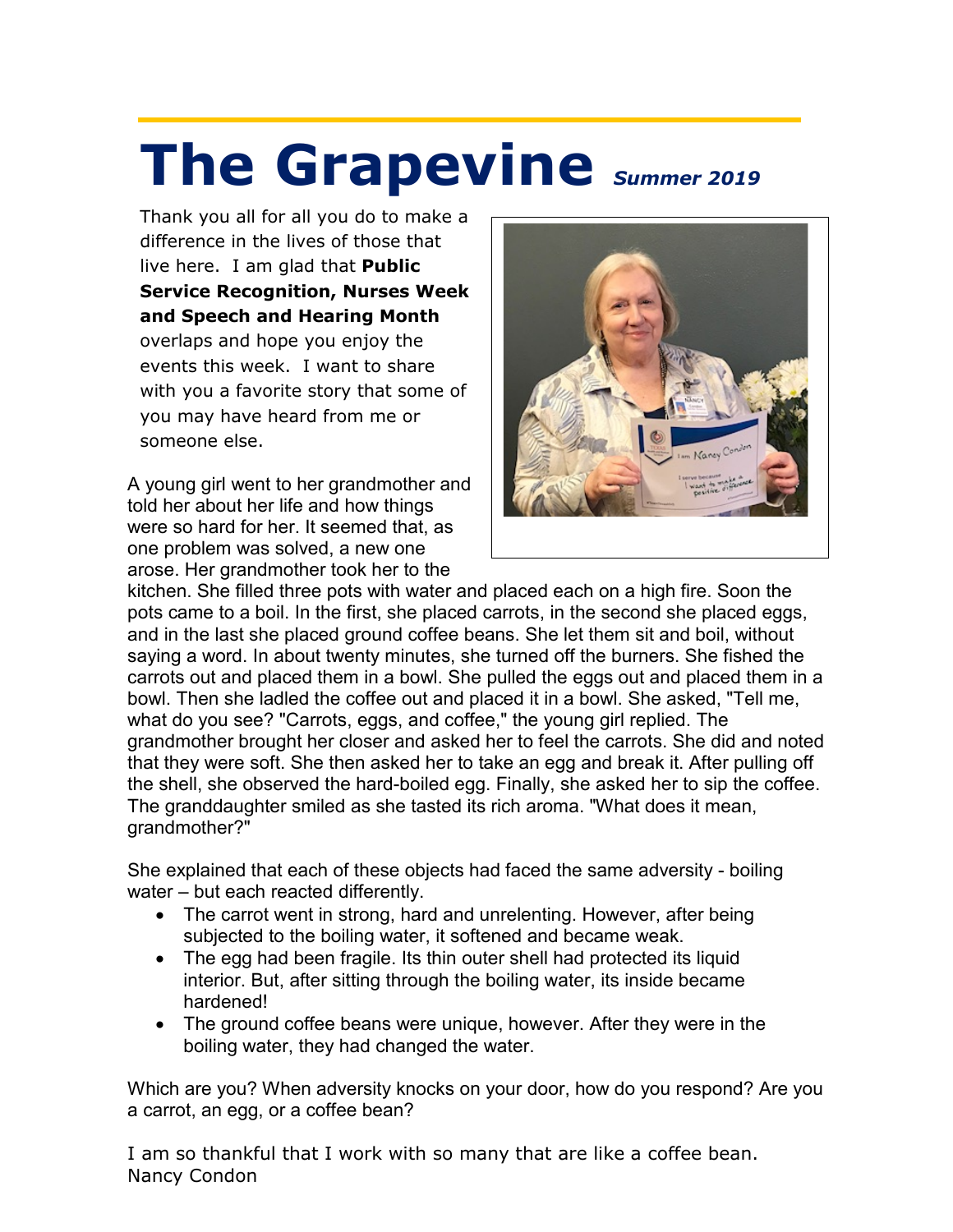#### *In this issue…*

| Thank you                  | 1 |
|----------------------------|---|
| Teamwork/Public            | 2 |
| <b>Service Recognition</b> | 2 |
| <b>Nurses Week</b>         | з |
| <b>Kudos</b>               | З |

#### **Teamwork**

Recently a group of staff went to San Angelo State Supported Living Center to help. Many of these people are going back this month as well. We were unable to free up DSPs although some volunteered. We sent people who had this training and skills to work in the homes at this facility. Every time we have asked for volunteers to help others, some of you have stepped forward to help.

If you see any of the following, please thank them for going:

Melissa Casey, Rebecca Love, Shateria Calhoun, Brittany White, Christine Haun, Jennifer Bray, Kandice Jackson, Brittany Greer, Yolanda Jones, Candace Mitschke, Connie Ford, Jasmine Moore, Michelle Davis.

### **Public Service Recognition**

Public Service Recognition Week is celebrated the first week of May since 1985 (beginning on the first Sunday of the month) to honor the men and women who serve our nation as government employees.

MONDAY Download and submit a pic of you holding this selfie sign to Valerie Avery so she can get them turned in.

[https://hhsconnection.hhs.texas.gov/sites/intranet/files/assets/articles/hhs\\_selfie\\_sign.pdf](https://hhsconnection.hhs.texas.gov/sites/intranet/files/assets/articles/hhs_selfie_sign.pdf)

TUESDAY Employee Council members will walk through with items to choose from. New video from EC Dr. Courtney Phillips.

 WEDNESDAY - Employee Council members will walk through with items to choose from. Another new video on The Connection

THURSDAY: NOTE CHANGE IN DATE DUE TO WEATHER Bring some cash as the following Food Trucks will be here at Lipshy Park:

- Smokin Bones BBQ
- Greek Girl Goodies
- Crown Tacos
- Kona Ice

FRIDAY- Employee Council members will walk through with items to choose from.

Watch for banner at front gate.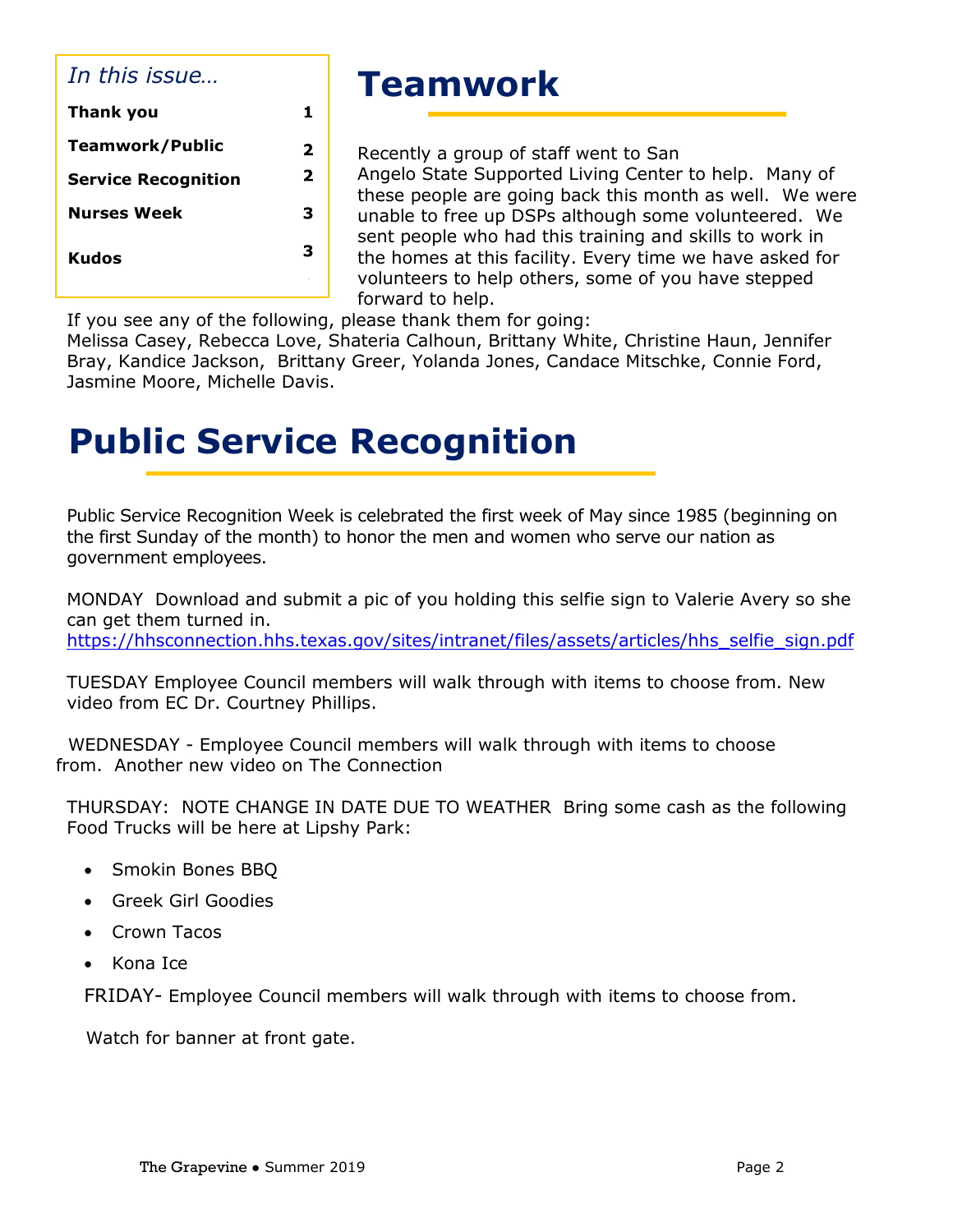### **Nurses Week**

To All Our Nurses at DSSLC:

How appropriate it is that Nurses' Week falls the week after survey! After a week of being monitored and interviewed, it is now time to take a deep breath, relax and celebrate being a nurse! We hope you each take time to fellowship with your coworkers this week, whether it is sitting down to share a meal, a piece of cake or just a laugh! It is an honor to be part of such a strong, compassionate, caring and skilled nursing team! We appreciate all your hard work and dedication to the people we serve.

Thank You,

Nursing Administration

## **Residential Services**

To All Residential Services staff at DSSLC:

THROUGH THE LONG HOURS, WALK THROUGHS, MEAL OBSERVATIONS ETC, I CAN KEEP GOING ON AND ON, BUT THE FIRST STEP WAS TO MAKE A DIFFERENCE WITH OUR ANNUAL SURVEY AND YOU GUYS DID IT!!! NO ONE PERSON CAN DO IT BY THEMSELVES IT TAKES A TEAM AND YOU GUYS WORKED TOGETHER TO GET US TO WHERE WE ARE TODAY.

THANK YOU FOR ALL OF YOU HARD WORK!!!!

Dora Tillis

#### **Kudos**

**Kudos to the QA Auditors for finding issues and correcting them before Surveyors found them. I appreciate you always helping make this Facility great. Lori Powell**

**Congratulations to everyone for the best Annual Survey in years! Your hard work has paid off! I appreciate everyone's help this week getting documents to me and to the Surveyors so quickly. Lori Powell**

**To all staff within 522C, thank you for assisting the individuals with appropriate clothing choices for the weather. Your home always looks very clean and neat. Thank you for providing a soothing and cheerful environment for the individuals! Great Job!!!** *-***-Nashara Cockrell**

**Thank you to Maintenance for all the work to keep everything looking nice but also keeping the residents and all of us safe.**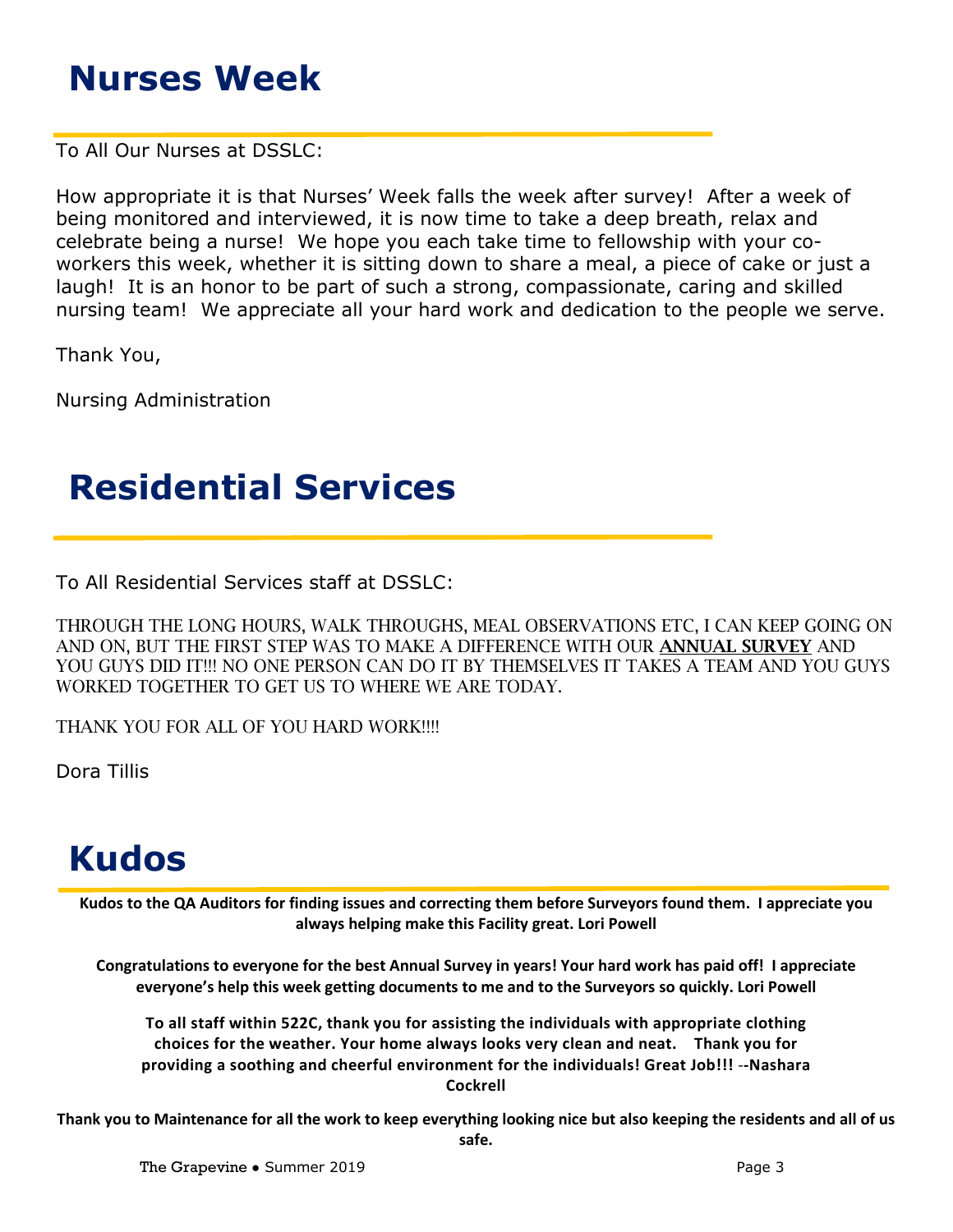**Thank you to the JRCs who are always to polite and professionall!** *-***-Katy** 

**Scorpio, Today you went above and beyond helping your co-workers. While they were trying to collect money for the State Employee Charitable Campaign in 95°F weather, you not only contributed at the gate but returned with refreshments for those who were working the campaign. Your efforts were greatly appreciated.** *-* **Luz Mendoza**

**512D - Great Job with active treatment! This home always ROCKS. - Omega Colbert**

**Kudos to 523C for their cleanliness and maintaining their LOSs. Thank you for having such a pleasant apartment.** *-***-Anonymous**

**Timberhill Unit, Great Job!!** *-***-Nashara Cockrell**

**Kudos to 503B staff for regularly conducting active treatment with the individuals, providing fantastic engagement and interactions, maintaining LOSs, and providing all individuals with any assistance needed. 503B is very clean and organized. Kudos to the staff for a job well done.** *-* **JaCory Griffin**

**Thank you to the QIDPs and RN CMs for working hard to follow-up and ensure all of those plans are implemented.**

**Building 512s – Thank you for working so hard during fire drills! They are a lot of work but you complete them excellently! - Omega Colbert**

**KUDOS to staff in 520A, 523B, and 523C. When visiting your apartments the environment is very pleasant and clean, while the staff are often actively busy, cleaning, folding laundry, and providing assistance to individuals. -Anonymous**

**Thank you so much to all of the facility employees and managers who work so hard to keep this facility functioning so well! You matter!** *-***-Katy Sutton**

**Great job GR on maintaining level of supervisions and working as a team! - JaCory Griffin**

**Thank You Melbie for stepping up and doing coverage in the mornings.- Omega Colbert**

**Kudos to Lonnie Martin for his help with getting our new admission set up regarding his bed! Thank you for the timely response!- Kris Ruuska**

**512B - Great Job with active treatment!- Omega Colbert**

**Thank you so much to Juana Lopez and Maria Munuz for all of your hard work! You both are amazing and so appreciated! -Katy Sutton**

**Kudos to the amazing Campus Coordinators and Administrators at DSSLC. You respond when help is needed and help to prevent problems everyday!**

**Kudos to all of Houston Park 10/6 - the apartments were very clean and organized. Great Job!-Nashara Ashley Cockrell**

**KUDOS to all 16/6 staff. When I walked through the home I observed all staff actively working. Staff were knowledgeable of the LOSs, the homes were clean, and staff I encountered all had great attitudes. -Anonymous**

**Kudos to Allison from 525B. Thank you for always providing the individuals you serve with quality service. Thank you** *-* **Nashara Cockrell**

**Kudos to 527's staff for staying engaged with the ladies. You are doing a great job, keep up the great work.** *-* **Lisa Hughes**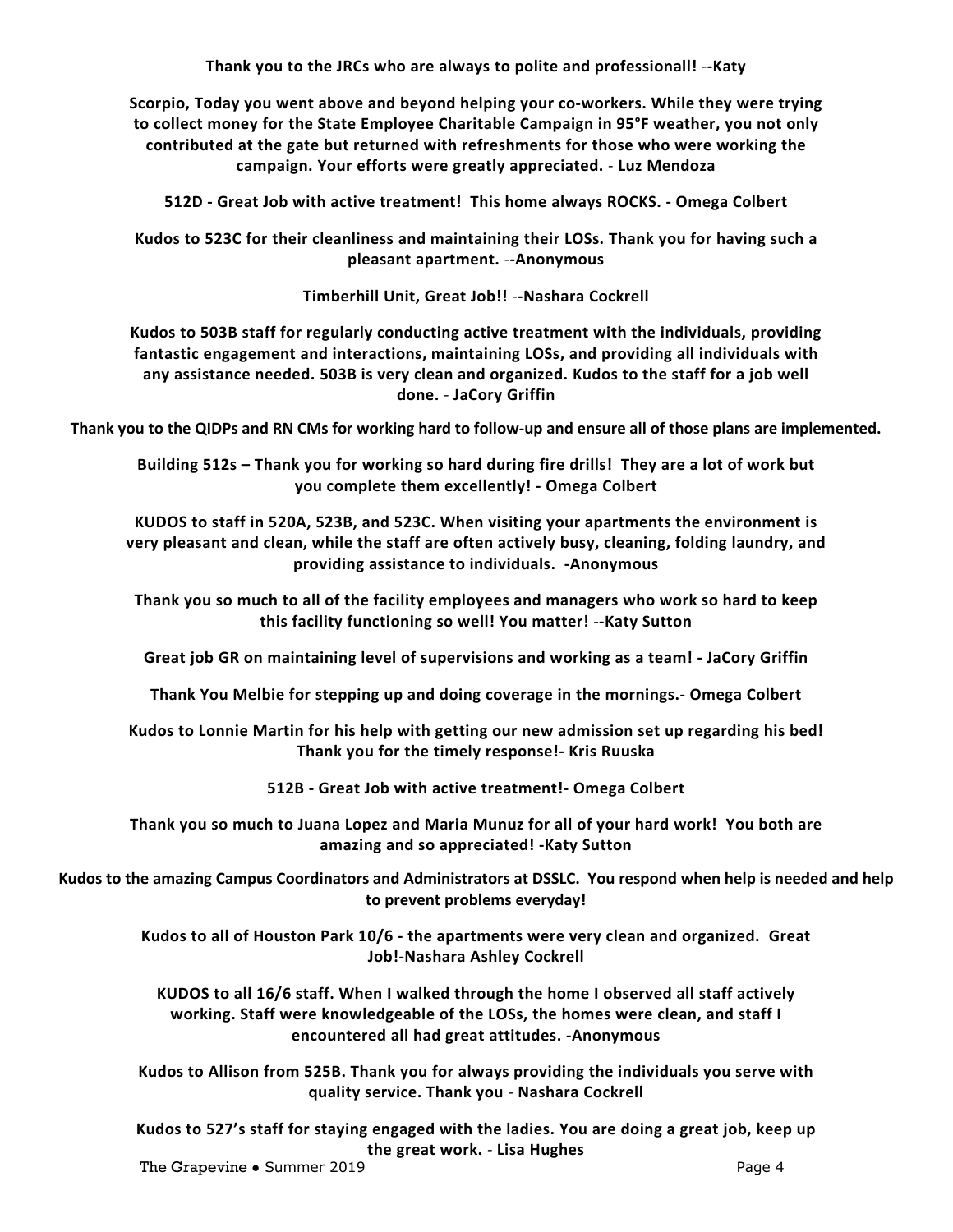**512B REALLY SHINES. This home works hard in assisting the individuals. During meals, the dining cards are available, drinks are on the table and staff verbally prompt the individuals when needed. GREAT JOB 512B YOU ALL ROCK.** *-* **Omega Colbert**

**Thank you to the WAC warehouse staff for working so hard with the individuals and totes – we appreciate you!***-***Katy Sutton**

**Kudos and Great Job to the staff on 525B for keeping the individuals involved in activities!** *-* **JaCory Griffin**

**KUDOS to HTL, Victor Idiagne for his professionalism and quick reporting. -Anonymous**

**Kudos to Zachary, 522B, for showing great improvement! -Nashara** *C***ockrell**

**Kudos to Angela Miller for all of her assistance with Special Olympics. What you accomplish with the clients every year is spectacular! -Luz Mendoza**

**Thank you to the Timberhill HTL Rodney, he has been doing a great job with 528C** *-* **Omega Colbert**

**Kudos to all the DSP Staff in 522B for being extremely welcoming, professional, working extremely hard and having a positive attitude. Anon**

**Garden Ridge staff - Israel and Kamal – Keep up the great work! -Nashara Ashley Cockrell**

**Kudos to 512s for providing excellent active treatment!- JaCory Griffin**

**Kudos to 508C staff for being extremely polite and welcoming! DSSLC appreciates you! - Nashara Cockrell**

**KUDOS and thanks to 10/6 staff John Ombiro for quickly reporting a witnessed injury and speaking with CA in a very professional manner. -Anonymous**

**528C – Thank you for always decorating your home for the holidays with the clients. You do an awesome job!- Omega Colbert**

**Kudos to Stacy Kraus! She is amazing and is always helpful. You can always count on her for up to date information and she is always willing to help in any way she can! I call on her a ton and she has always come through with whatever I have needed her help with! Thanks for being an awesome team player and always going above AND beyond for DSSLC staff and residents!-Amber Shotts**

**Thank you to Life Skills, Recreation and Vocational Services for all of the creative options you offer that allow the residents so may choices!** 

**To 508C staff for being extremely polite and welcoming! DSSLC appreciates you! -Nashara Ashley Cockrell**

**Kudos to the West Ridge Unit and apartments – you all decorated beautifully for the holidays. So Stunning! -Anonymous**

**Thank You Mustapha (10/6) for being there when (GR) needs you, you are always doing overtime with a positive attitude.- Omega Colbert**

**Kudos to Nursing staff for the great survey and showing the amazing things you do each day to keep everyone as healthy as possible**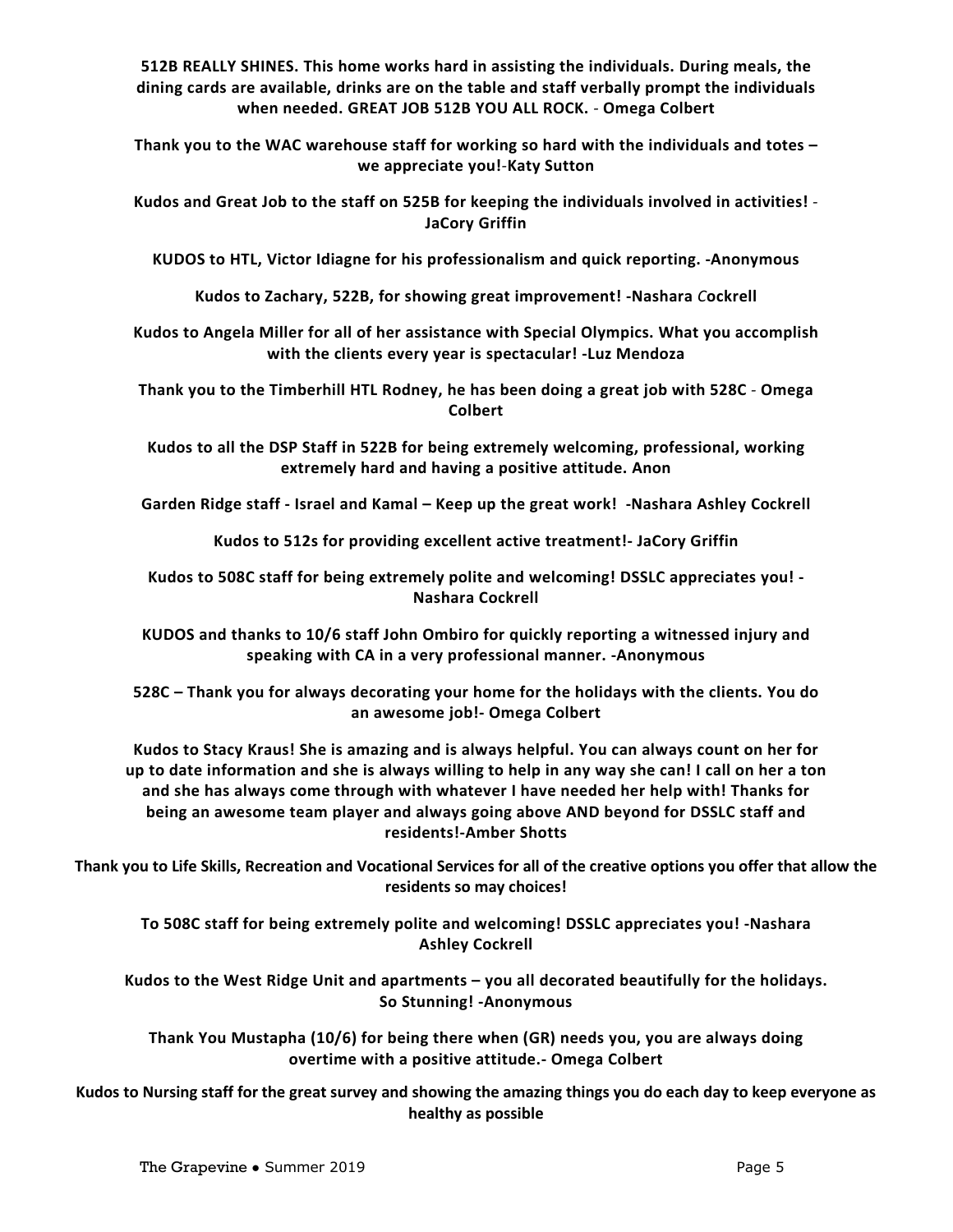**I may not say thanks often but thanks to all the staff and residents who attend Life Skills 24C-you guys rock from WR20C, WR23C, GR25A, GR26B, GR26C and GR26D thanks for the hard work weeks leading up to survey and the week of survey. Thanks again for all you do the activities, loading/unloading the bus for dances, mass and walking up the hill to go to the pavilion. You rock and God bless each of you/ Thanks, Janette Price**

**I would like to give Kudos to Elizabeth Corona here at Central Kitchen!!! She came in early and stayed late all week making sure everything here was good to go. Even completely exhausted, She stayed positive and on top of everything. She also kept everyone motivated and in good spirits.**

**I would also like to say Kudos to all the Central Kitchen staff….. Everyone worked together and made sure everything was clean, dated and that the meals were sent out in a timely manner. Whenever there was a problem everyone got together and figured out a solution. – Victoria Stowe**

**Cedar Falls Unit- Housekeeping, DSP's, BC's, Q's, Behavioral services, and Medical staff/nursing. Your can- do attitude has made a positive difference in the lives of the individuals we serve at DSSLC. Great achievements are nurtured with the cooperation of many minds with a common vision and purpose, working toward a common goal. Your commitment and dedication is much appreciated. Thank you for your persistent hard work and diligent effort to provide the best care possible to the individuals. Kiyonia Mosley, Nezar Tantish and Cedar Falls** 

**KUDOS to all CF/HP nurses! Your hard-work and dedication during survey week is appreciated and noted! A special thank you to the nurses who were monitored during med pass: Vanessa, Traci, Demetria, and Amanda. As we celebrate Nurse's Week we are all reminded that nursing is not a job but a calling, and we are blessed to have you with us! Thank you again- Mayra and Susan**

**RNCMs: We soared through another annual survey! You all remained calm under pressure and that shows the level of confidence you have in the care that you provide! You are ROCK STARS!!! – Christie Sewell**

**Kudos to Eileen Hollngsworth. She handled herself so professionally (as she always does) and provided calm leadership for the Behavior Services department not only during survey, but during the DOJ visit as well. Her leadership is much appreciated by everyone in the Behavior Services department. Christine Haun**

**The HAB department would like to give kudos to Jasmine Moore, Connie Ford and Yolanda Jones for volunteering and going to help out San Angelo in their time of need.**

**I would like to give a big kudo to Charlene Payne for being who she is and being a great team player. – Deborah Jennings**

**Billy Bennett for all the hard work he has done for us with data collection. He has gone above and beyond to make that program work for all our many requests and without delay. It seems he drops everything to help us. We are very grateful! – Stacey Turner**

**Another crucial person that has stepped up to help us, the dental department, in our staff shortage is our contract dentist, Dr. Alford. He is an absolute JOY. Working without compliant tirelessly and quickly learning our specific programs and protocol in order to better serve our patients. We are very grateful for his presence – Dental Department.**

**I would like to thank each of the staff from 524D for a job greatly done at all times. Stephen, Trinan, DeLane and Yolanda (YoYo) I really appreciate all you do ad ya'll rock!!! Sandra Cooper-Ham**